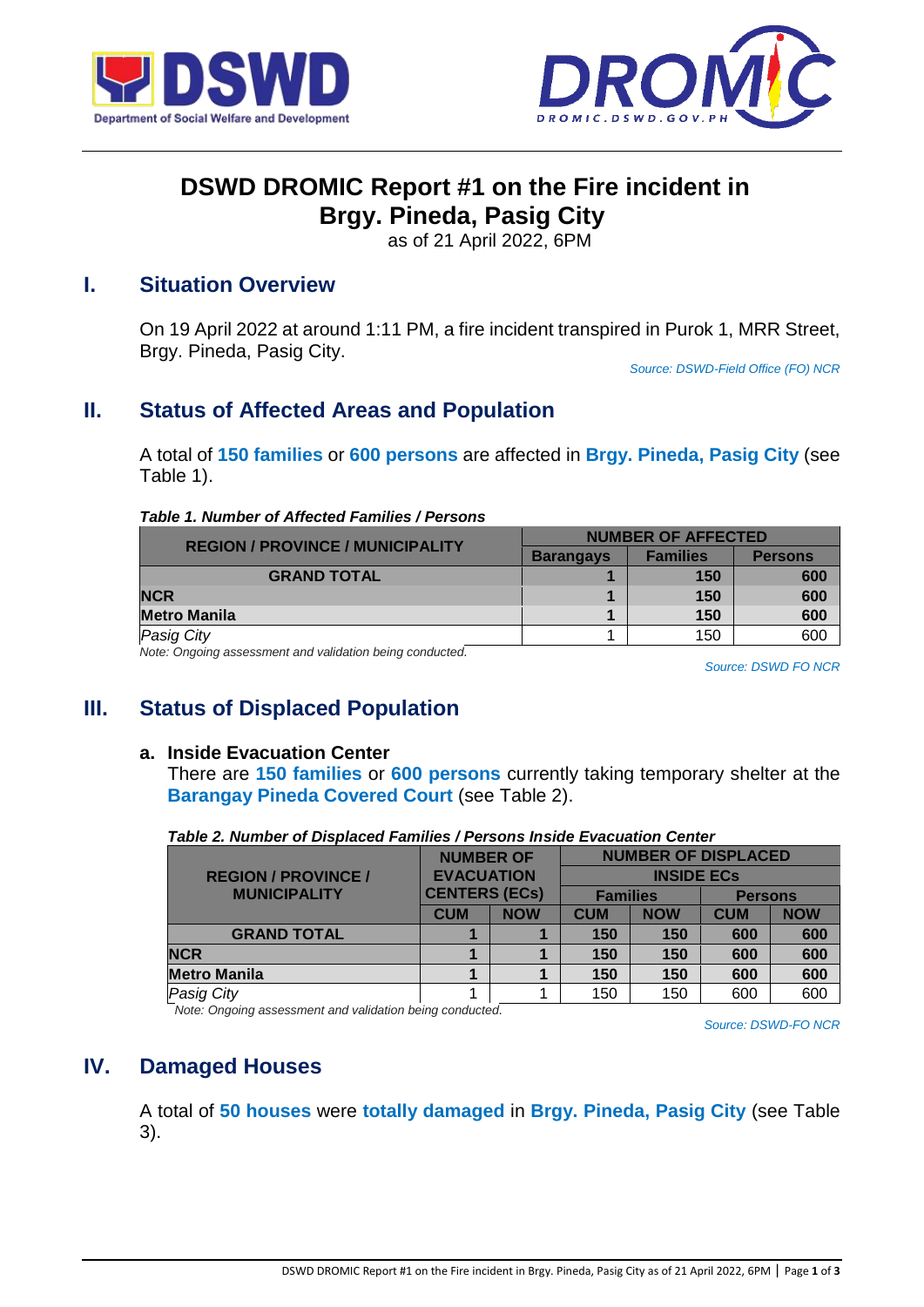



#### *Table 3. Number of Damaged Houses*

| <b>REGION / PROVINCE / MUNICIPALITY</b> | <b>NO. OF DAMAGED HOUSES</b> |                |                  |  |
|-----------------------------------------|------------------------------|----------------|------------------|--|
|                                         | Total                        | <b>Totally</b> | <b>Partially</b> |  |
| <b>GRAND TOTAL</b>                      | 50                           | 50             |                  |  |
| <b>NCR</b>                              | 50                           | 50             |                  |  |
| <b>Metro Manila</b>                     | 50                           | 50             |                  |  |
| <b>Pasig City</b>                       | 50                           | 50             |                  |  |

*Note: Ongoing assessment and validation being conducted.*

*Source: DSWD-FO NCR*

# **V. Response Actions and Interventions**

#### **a. Standby Funds and Prepositioned Relief Stockpile OFFICE STANDBY FUNDS STOCKPILE** TOTAL<br>
PACKS | OTHER FOOD | CHARGE **STANDBY FUNDS & STOCKPILE FAMILY FOOD PACKS AND NON-FOOD ITEMS (FNIs) QUANTITY TOTAL COST TOTAL 68,594,777.99 38,644 23,572,500.00 265,263,813.14 357,431,091.13**  DSWD-CO 68,594,777.99 - - - - 68,594,777.99 NRLMB-NROC | 34,147 | 21,332,475.00 | 222,348,365.04 | 243,680,840.04 NRLMB-VDRC | 12 | 8,040.00 | 25,513,622.90 | 25,521,662.90 DSWD-FO VI - 4,485 2,231,985.00 17,401,825.20 19,633,810.20

*Note: The Inventory Summary is as of 21 April 2022, 4PM. The replenishment of standby funds for DSWD-FO VI is being processed.*

 *Source: DSWD-DRMB and DSWD-NRLMB*

### **1. Standby Funds**

₱68.59 million Quick Response Fund (QRF) at the DSWD-Central Office.

### **2. Prepositioned FFPs and Other Relief Items**

- 34,159 FFPs available in Disaster Response Centers; of which, 34,147 FFPs are at the National Resource Operations Center (NROC), Pasay City and 12 FFPs are at the Visayas Disaster Response Center (VDRC), Cebu City.
- 4,485 FFPs available at DSWD-FO VI.
- P265.26 million worth of other FNIs at NROC, VDRC and DSWD-FO VI warehouses.

### **b. Camp Coordination and Camp Management (CCCM)**

| <b>DATE</b>   | <b>ACTIVITIES</b>                                                                                                                                                                                                                                                                                                                                                                                                             |
|---------------|-------------------------------------------------------------------------------------------------------------------------------------------------------------------------------------------------------------------------------------------------------------------------------------------------------------------------------------------------------------------------------------------------------------------------------|
| 20 April 2022 | The Pasig City Social Welfare and Development Office (CSWDO) is<br>$\bullet$<br>continuously conducting intake interviews, master listing,<br>assessment, and validation of the affected families using the Disaster<br>Assistance Family Access Card (DAFAC). The same office also<br>ensured that the health protocols in the evacuation center is<br>maintained and the basic needs of the affected families are provided. |

### **c. Others**

| <b>DATE</b>   | <b>ACTIVITIES</b>                                                                                                                                          |
|---------------|------------------------------------------------------------------------------------------------------------------------------------------------------------|
| 20 April 2022 | DSWD-FO NCR is in close coordination with the CSWDO of Pasig<br>City for any request of augmentation support for the affected families<br>and individuals. |